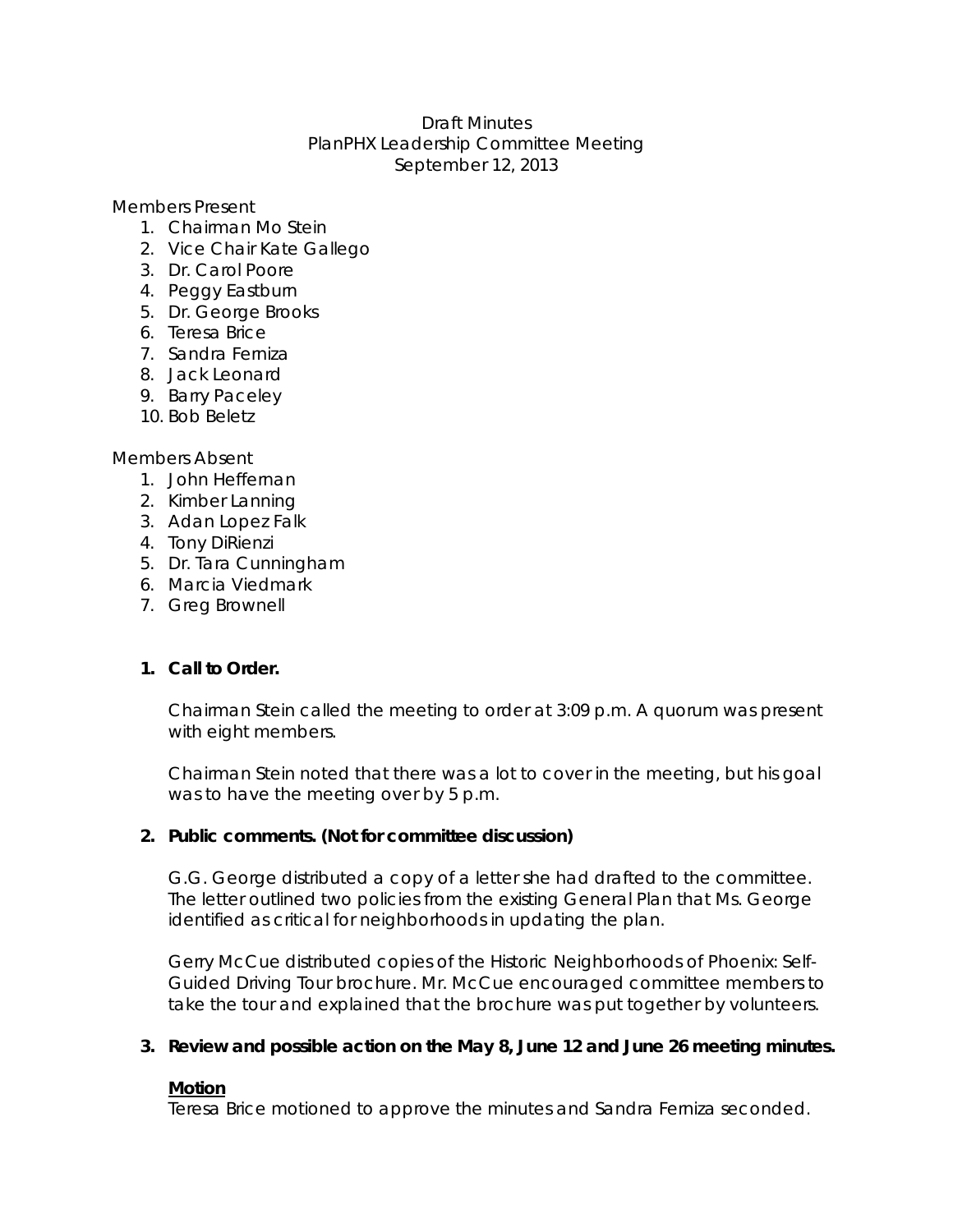**Vote**  8-0

#### **4. Introduction of new committee members – Ms. Ilya Iussa and Mr. Jimmy Veltri**

*Committee member Barry Paceley arrived during this item (9).* 

Chairman Stein announced that two new members were joining the committee – Ms. Ilya Iussa and Mr. Jimmy Veltri. Chairman Stein stated that Ms. Iussa and Mr. Veltri would be officially appointed by the Phoenix City Council on September 18.

Both Ms. Iussa and Mr. Veltri briefly addressed the committee.

## **5. Introduction of PlanPHX community health intern and Long Range Planning team interns – Elyse Guidas, Jazmine Braswell, and Nicholas Gonzales.**

*Committee member Bob Beletz arrived during this item (10).* 

Joshua Bednarek introduced each of the interns to the committee and explained each of their roles with the project for the fall.

#### **6. Presentation and discussion on PlanPHX's summer 2013 activities.**

Josh highlighted some of the PlanPHX events that took place during the summer. Events included collaboration with the Manifesto Project at CO+HOOTS, a PlanPHX presentation and discussion at the Disability Empowerment Center, and a presentation to the Homebuilders Association of Central Arizona.

Josh then introduced each of the planners on the PlanPHX project team. The planners provided an update on their respective sections of the project and what they accomplished over the summer.

Chairman Stein added that staff also conducted additional presentations at the village planning committees and several meetings occurred with consultants on the PlanPHX Summit. Chairman Stein also discussed a meeting held at Phoenix City Hall with several neighborhood advocates to discuss some questions and concerns they had with the project. Chairman Stein recognized attendees Paul Barnes and G.G. George for their participation in this meeting.

Chairman Stein noted some outstanding items that still needed to be addressed. The first was an established project presence on the ground floor of Phoenix City Hall (PlanPHX storefront) and the other was some air time on Channel 11 to talk about the project.

Josh stated that he would continue to work on both items.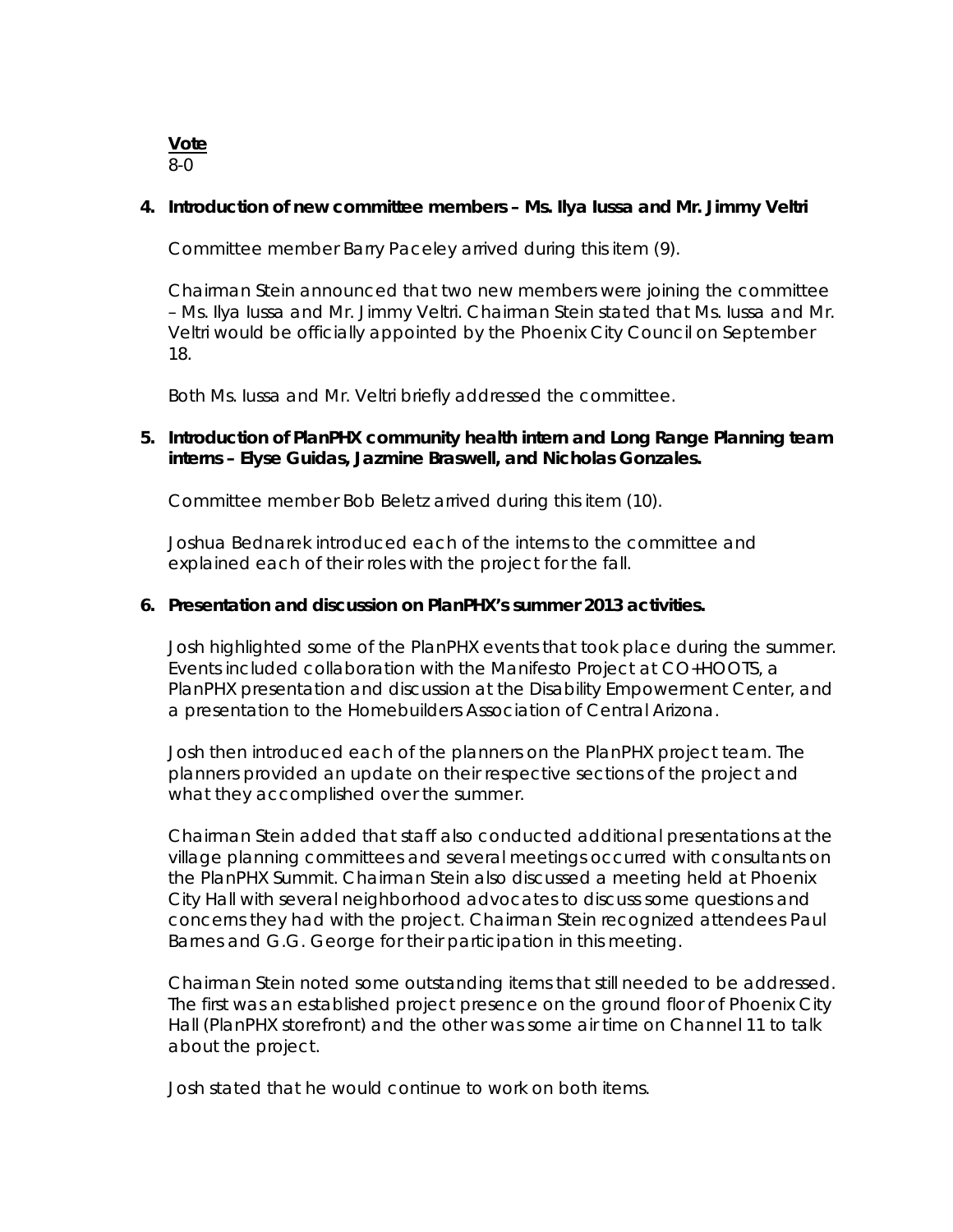## **7. Presentation and discussion on the PlanPHX Fall Schedule**

Josh provided an overview of the fall schedule for the project and emphasized that the main focus of this phase is aimed at completing the report by November.

Chairman Stein reiterated the importance of meeting the November deadline for the report and stated that the report will serve as the first step in telling the story for the future of Phoenix. The Chairman stated that the goal is to forward the report to a consultant that can then enhance how this story is told.

# **8. Presentation and discussion on the PlanPHX Report, Chapters 1 – 4.**

Josh presented an overview of Chapters 1-4 of the draft report and the committee members had the following questions and comments:

- The history portion of the report should be condensed to half a page.
- When rewriting the history portion of the report, consider starting with the most recent efforts and work backwards.
- Who is the audience for this report?
- The use of the term "oasis" may be problematic. "Oasis" has such a strong connotation with water that it may not serve the breadth of issues the plan will address very well. Committee members suggested forming a smaller group that could work directly on this issue.
- Any changes to the title need to focus on words that inspire people to not only read the document but to act on it too.
- An important component that needs to be incorporated into the final document is how residents can utilize the plan to improve their community.
- Multiple versions of the document should be developed that would cater to a variety of audiences. Developing a version just for youth should be one of the ideas explored with a consultant.

Josh and Chairman Stein provided the following responses to the questions and comments:

- Chairman Stein stated that condensing the history portion of the document makes some sense, but including it does provide some context as to why we are doing things differently.
- Josh thanked the committee members for their suggestions and would take all of them into consideration when rewriting this section.
- Josh stated that the audience for the report is very broad from councilmembers to residents.
- Josh stated that he would organize a meeting of interested committee members to study the brand promise of - Creating a Connected Oasisfurther.